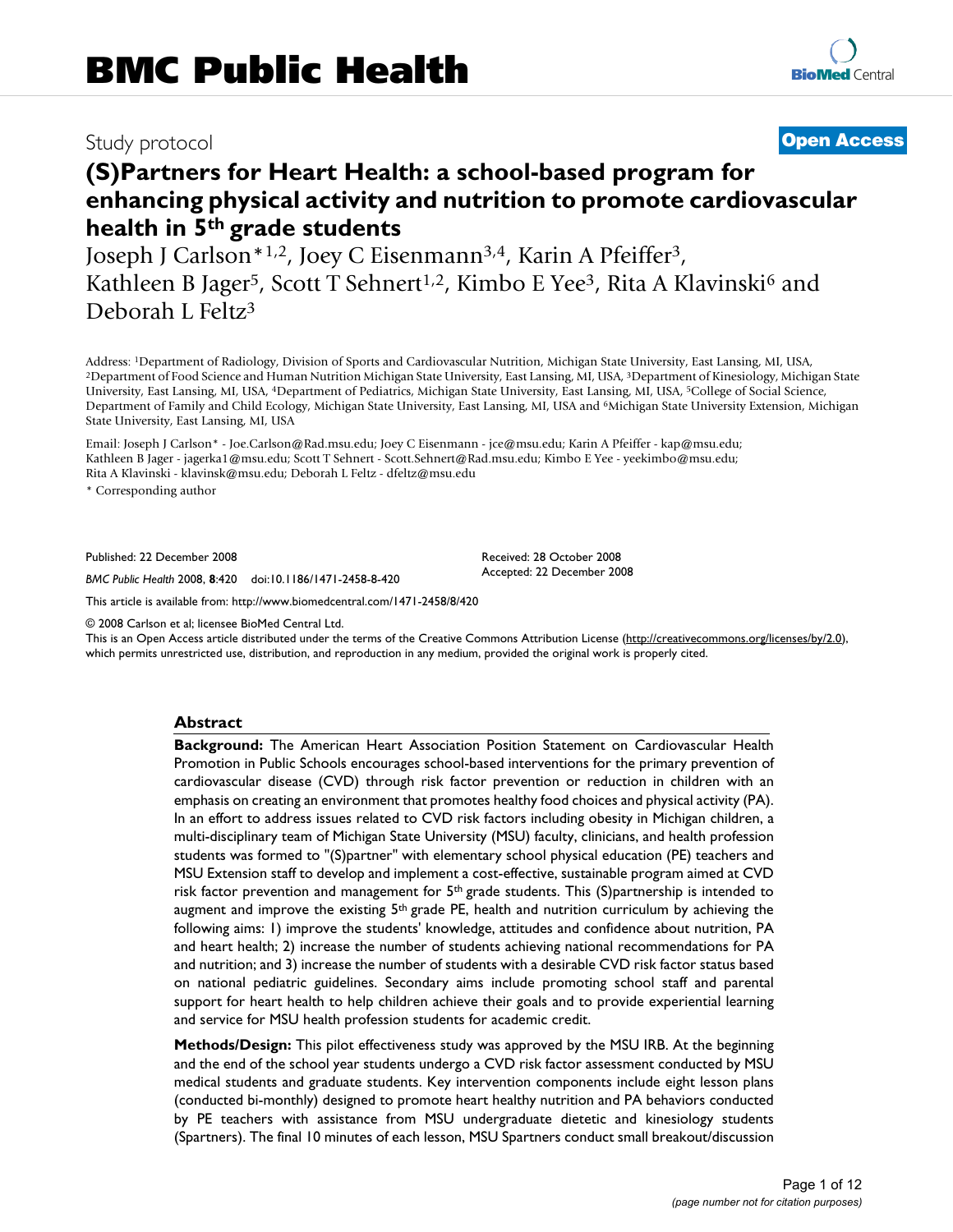groups with the 5<sup>th</sup> grade students. Additionally, each Spartner case manages/mentors two to three 5<sup>th</sup> grade students using a web-based goal setting and tracking protocol throughout the school year.

**Discussion:** This paper describes the rationale, development, and methods of the Spartners for Heart Health program. This is a multi-level intervention designed to promote heart healthy behaviors and prevent or manage CVD risk factors in children. We believe this will be a viable sustainable intervention that can be disseminated and adopted by other institutions with minimal cost by engaging college students as an integral part of the measurement and intervention teams.

# **Background**

Cardiovascular disease (CVD) remains the leading cause of death in the United States (U.S.) [1]. Although the clinical manifestations of CVD tend not to occur until midadulthood, studies have shown that atherosclerosis has its origins in childhood and adolescence [2-6]. There is also evidence that CVD risk factors track from childhood/adolescence into adulthood and predict CVD morbidity [7]. Due to the early origins of atherosclerosis and the increasing prevalence of pediatric obesity and other CVD risk factors, there is considerable interest in the cardiovascular and metabolic health of youth [8].

The current obesity and CVD risk factor problem among U.S. youth is in part linked to physical inactivity and poor dietary habits. Approximately 40% of U.S. children 6–11 years of age meet current physical activity recommendations [9] and trends in dietary intake suggest a higher energy density and lower nutrient density. For instance, intakes of soda and fruit drinks account for between 15– 20% of children's total caloric intake, while less than 20% of youth achieve the recommendation of five or more fruits and vegetables per day and less than 15% of youth consume two or more servings of whole grains per day [10-12]. Indices of diet quality (e.g., the healthy eating index) also reflect a low nutrient-dense dietary pattern [13]. These dietary and physical activity patterns are of particular concern among children living in low socioeconomic status (SES) households, placing them at an even greater risk of physical inactivity, poor diet, and CVD [14,15]. Taken together, this evidence highlights the importance of promoting healthful dietary and physical activity behaviors during childhood and adolescence, particularly in low SES populations.

With respect to prevention of CVD, the public school setting is frequently targeted for intervention programs because it reaches large segments of youth from all SES groups [16-19]. Guidelines from the Centers for Disease Control and Prevention have specifically emphasized the importance of school programming for modifying physical activity [16] and dietary behaviors [20] of children. The American Heart Association (AHA) position statement on Cardiovascular Health Promotion in the Public Schools also states that the primary prevention of CVD in

childhood via changes in dietary and physical activity habits are important [1,21]. The aforementioned epidemiological and clinical evidence was also the premise for an additional AHA statement regarding the Prevention of Atherosclerotic CVD Beginning in Childhood [22]. These guidelines also emphasize the importance of diet and physical activity for the prevention or management of CVD risk factors to reduce morbidity and premature mortality in adults [22]. The guidelines point out that onethird of the 2010 national health objectives can be significantly influenced by school health programs [1,23], and thus encourage school interventions for heart health promotion and CVD risk reduction for children with an emphasis on creating an environment that promotes healthy food choices and physical activity.

Overall, previous school-based studies have produced moderate effectiveness for the adoption of healthy lifestyle behaviors. However, most of these studies had some significant limitations [24]. A common example is that the focus of the physical activity and dietary behaviors in which children engage is the school day, with minimal emphasis on what kids do outside of school. In most cases, this relates to the involvement of the family and/or community. In particular, most school-based studies either neglect to address or poorly address the importance of family support [24], which has been identified as an important factor in both the adoption and maintenance of behavior change in children [25,26]. Furthermore, evidence for the diffusion and maintenance of physical activity has been lacking in many intervention studies [24] with the exception of "CATCH" [27,28] and "SPARK" [29], which both showed positive results. In an effort to address the aforementioned limitations, some researchers have suggested that multi-level interventions that aim to influence healthy lifestyle behaviors both at school and outside of school by including the family may prove more successful [30-32,24,26,33].

This paper presents a synopsis of "(S)partners for Heart Health", a multi-level intervention aimed at promoting healthful nutrition and physical activity behaviors related to cardiovascular health and CVD risk reduction. The format of this paper consists of an overview of the project including the project aims, development steps for the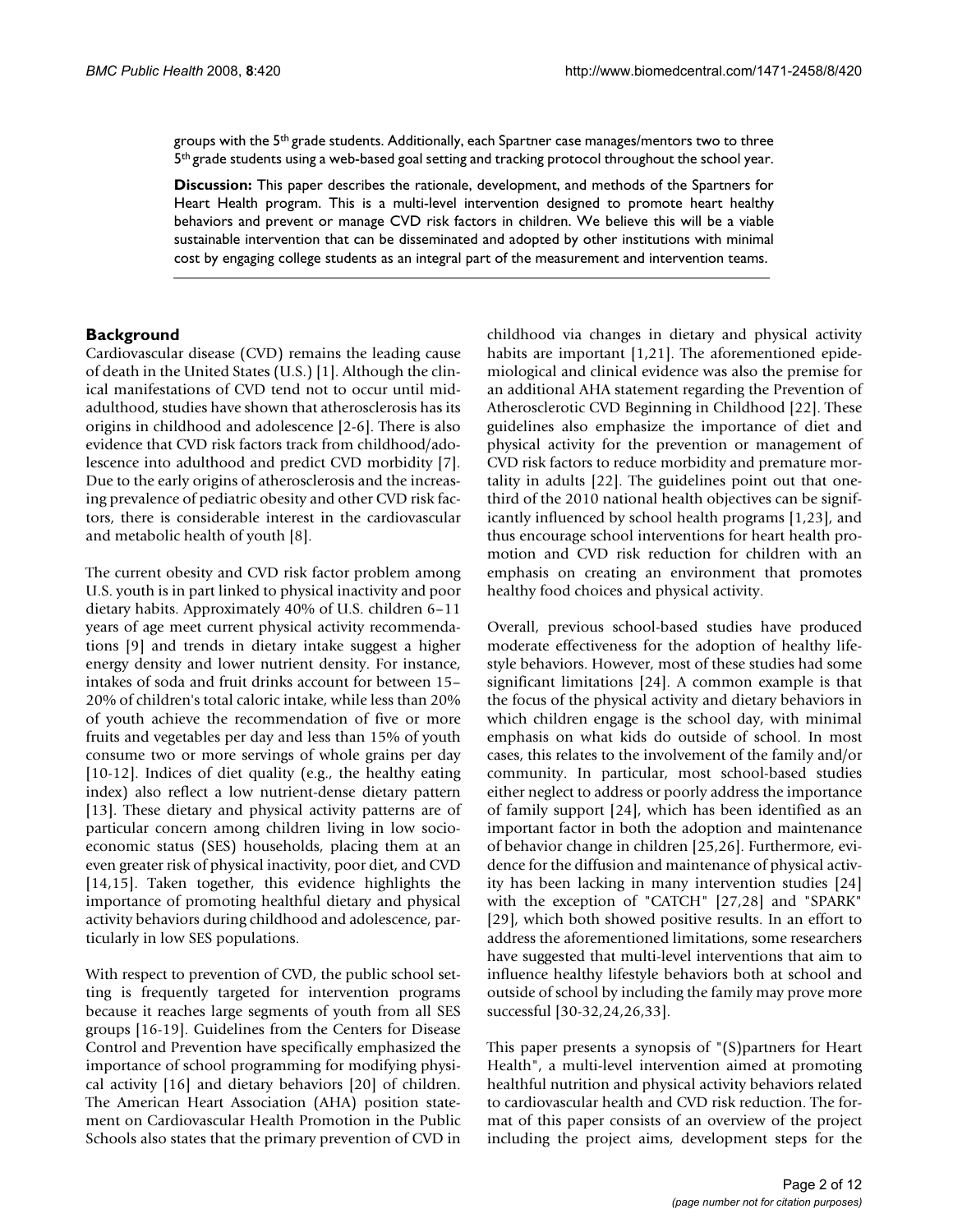intervention and measurement protocol, and a detailed description of the protocol that will be implemented in an effectiveness study. The paper concludes with a discussion of the implications and future plans of the intervention.

#### *Study Protocol Overview*

*What is (S)partners for Heart Health?* (S)partners for Heart-Health was conceptualized and designed by a multi-disciplinary team of Michigan State University (MSU) faculty (with backgrounds in nutrition, exercise physiology, physical education, child growth and maturation, psychology, and public health), MSU health clinicians, medical students and allied health profession students and MSU Extension staff. The main objective for the multi-disciplinary team is to "(S)partner" with elementary school physical education teachers and university extension staff to develop and implement a cost-effective sustainable intervention program for CVD risk factor prevention among 5th grade students. To "(S)partner" refers to forming a partnership between students, faculty, and staff of public schools and MSU, where the mascot is a Spartan. The  $(S)$  partnership is intended to augment the existing  $5<sup>th</sup>$ grade physical education, nutrition and health curriculum to sustain or improve heart-healthy behaviors and health status in the 5th grade students by achieving the following primary and secondary aims:

# *Primary aims*

1. To increase the percentage of students achieving national recommendations for physical activity and nutrition behaviors;

2. To improve the public school students' knowledge, attitudes and self-efficacy about heart healthy nutrition and physical activity behaviors as recommended by national guidelines;

3. To improve or maintain the number of students with a desirable CVD risk factor status;

# *Secondary aims*

1. To promote school staff and parental support for heart healthy activities to help children achieve their heart health goals;

2. To provide applied hands-on learning and training for MSU health profession students.

There are several unique aspects of the (S)partners for Heart Health program that are designed to address the limitations of previous school-based cardiovascular health trials. The project is designed to be cost-effective and sustainable by utilizing undergraduate dietetic and kinesiology students and second year medical students to play key roles in the program intervention and measurement assessment, respectively. The kinesiology and dietetics students will (S) partner with  $5<sup>th</sup>$  grade students by mentoring and case managing the students using a secure (password protected) web-based goal setting and tracking protocol and through involvement in monthly lesson plans and small breakout meetings. The medical students will carry out the measurement protocol.

# *Theoretical basis of (S)partners for Heart Health*

The theoretical basis incorporates components of Bandura's Social Cognitive Theory [34] to promote the students' self-efficacy for making positive nutrition and physical activity choices that ultimately will maintain or promote a desirable CVD risk factor status. Additionally, we have incorporated and adapted facets of goal setting and group education methodology previously used with adults [35-37], given limited research on goal setting for health behavior change with children [33,38]. Furthermore, we will encourage and facilitate parental awareness and community support for the program goals which can potentially influence not only the school environment, but also the surrounding community.

#### *Development and Pilot Phase*

In preparation for the effectiveness study, we conducted a formative assessment, evaluated and selected curricula, recruited and prepared students for work with the assessment and intervention, and conducted a pilot study of each component of the measurement and intervention protocol. The following summarizes the primary steps of the development and pilot phase.

#### *Formative assessment*

In order to inform the investigators regarding best practice for the impending intervention protocol, focus groups were conducted with local stakeholders (one group each of 5th grade students, their parents, and teachers and administrators) in the community of interest. Each group was facilitated separately by a trained qualitative researcher, who posed a framework of questions related to the (S)partners program. The assortment of empirical material generated by the focus groups enhanced participant control and ownership of the research, as well as provided a more naturalistic setting in which participants could validate and discuss experiences and viewpoints of similar others[39]. The focus group with students included gathering visual empirical materials; the researchers adapted the Kinetic Family Drawing Test [40] to elicit an additional form of expression as it relates to the richness and complexity of the students' focus group dynamics.

All focus groups were audio-taped while a research assistant recorded field notes. Each group dialogue was transcribed by a trained research assistant who was informed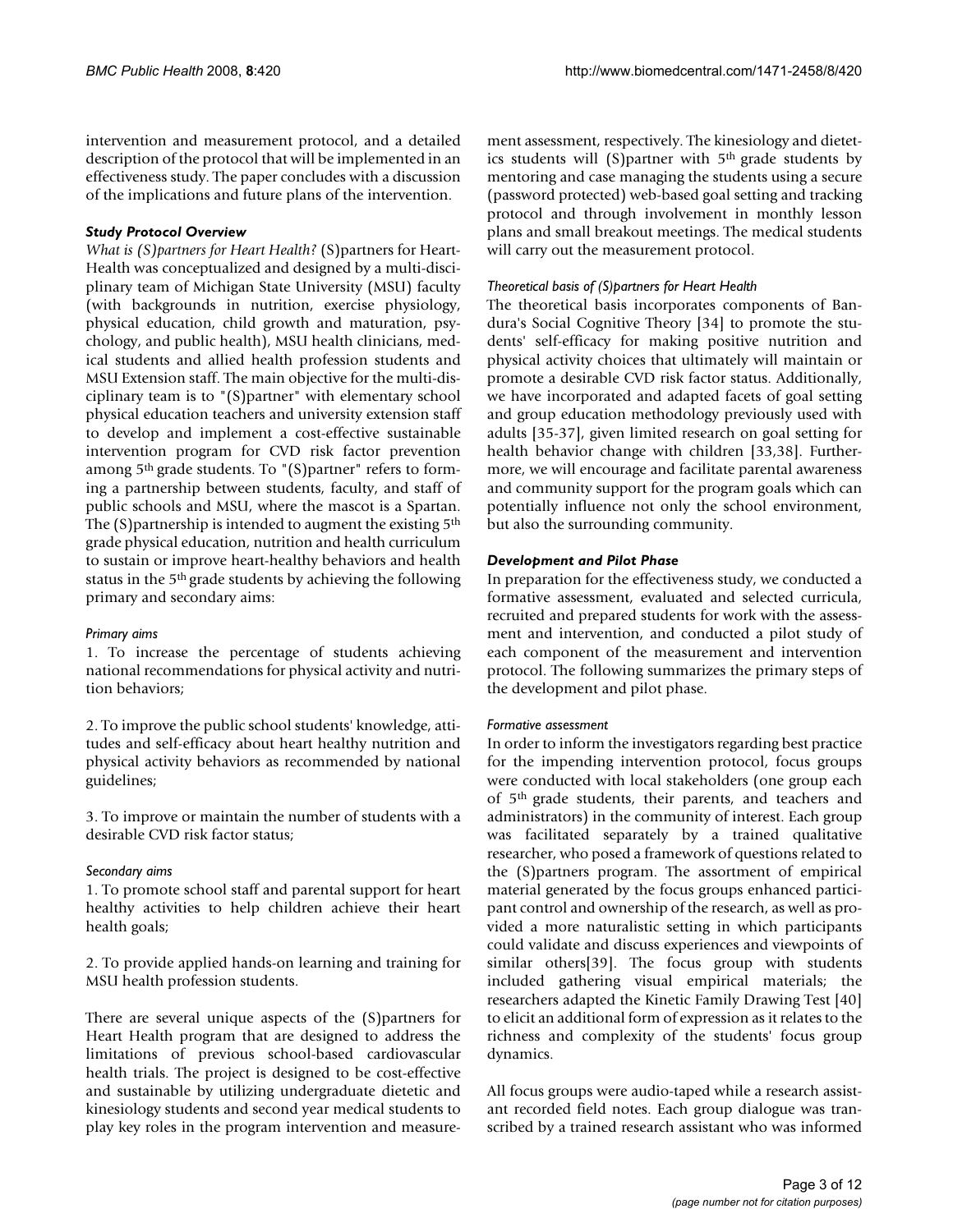about the focus group experience and had participated in the decision-making rules for transcription [41]. Content and thematic analysis was adapted for focus group methods and occurred in data-specific phases that identified themes linked to individual perceptions, group narratives and within- and between-group similarities and/or differences[39]. Local conditions were compared with existing public knowledge to identify CVD prevention themes while informing development and refinement of the (S)partners curriculum[39].

#### *Evaluation of curricula*

The investigative team thoroughly examined the literature regarding existing age-appropriate curricula for promoting positive physical activity and nutrition behaviors. After obtaining copies of the curricula and systematically evaluating available options, "Jump Into Foods and Fitness" (JIFF) was selected for this intervention [42]. The curriculum can be used by public school physical education teachers and includes both physical activity and nutrition material. The curriculum was selected because it meets the intervention objectives as well as the requirements for the Michigan Department of Education. In addition to matching the goals of this project, it is ageappropriate for 5<sup>th</sup> graders. The curriculum also offers an opportunity for college students to be actively involved in the lesson plans. Importantly, JIFF was developed in conjunction with MSU Extension by experts in physical education and nutrition programming for children making it compatible with existing community-based efforts led by MSU Extension representatives across the state of Michigan.

#### *Kinesiology and Dietetic student recruitment and preparation*

The research team used email solicitation followed by informational presentations and question and answer periods to recruit MSU students to participate. To qualify, students needed to be a junior with a 3.0 grade point average or higher and had to agree to be involved for three semesters (spring of Junior year and both fall and spring semester of their senior year) and enroll for one credit each semester. Members of the investigative team developed the training curricula for the kinesiology and dietetic students to prepare them to  $(S)$  partner with the 5<sup>th</sup> grade students. Approval was gained from both the kinesiology and dietetics departments to offer this experiential learning for credit. The training class included readings, lectures, discussions, web-based assignments, small group assignments and discussions (Table 1).

#### *Medical student recruitment and preparation*

A group of first year medical students were identified from a pool of students who were seeking to get involved with a community-based project that included children and health. These students then recruited other students within their class. The training included selected readings and meetings with the project investigators to learn about the project aims, the measurement battery basis, and hands-on practice sessions to perform the measurement battery (Table 1).

**Table 1: Summary of training topics for dietetic, kinesiology, and medical students in the (S)Partners for Heart Health program.**

| Undergraduate dietetic and kinesiology student education and<br>training                                                                                                                                          | Medical student education and training                                                                                                                                                                                                          |
|-------------------------------------------------------------------------------------------------------------------------------------------------------------------------------------------------------------------|-------------------------------------------------------------------------------------------------------------------------------------------------------------------------------------------------------------------------------------------------|
| Pediatric guidelines and recommendations for nutrition and physical<br>activity from the American Heart Association and the American<br>Academy of Pediatrics                                                     | Pediatric guidelines and recommendations for nutrition and physical<br>activity from the American Heart Association and the American<br>Academy of Pediatrics, the research protocol, and content on<br>conducting valid and reliable measures. |
| Completion of the University Institutional Review Board (IRB) training<br>Fundamentals of goal setting and principles and applications of Albert<br>Bandura's theory of self-efficacy for use in goal achievement | Completion of the MSU IRB and Blood borne pathogen training<br>Completion of the MSU Blood borne pathogen training                                                                                                                              |
| A review of CVD risk factors and the role of nutrition and physical<br>activity in preventing and managing CVD risk factors.                                                                                      | Knowledge and techniques for interacting with $5th$ graders including<br>sensitivity issues                                                                                                                                                     |
| Tips for communicating with 5 <sup>th</sup> graders including sensitivity issues                                                                                                                                  | Training for performing reliable and valid of physical measures and CVD<br>risk factors                                                                                                                                                         |
| "Mock" web-based goal setting and tracking with one MSU student role<br>playing as 5 <sup>th</sup> grade students and the other serving as the MSU (S) partner                                                    |                                                                                                                                                                                                                                                 |
| "Mock" break-out meetings in small groups (4-5 per group) with half of<br>the MSU students role playing as 5 <sup>th</sup> grade students and the other<br>serving as the MSU (S) partners                        |                                                                                                                                                                                                                                                 |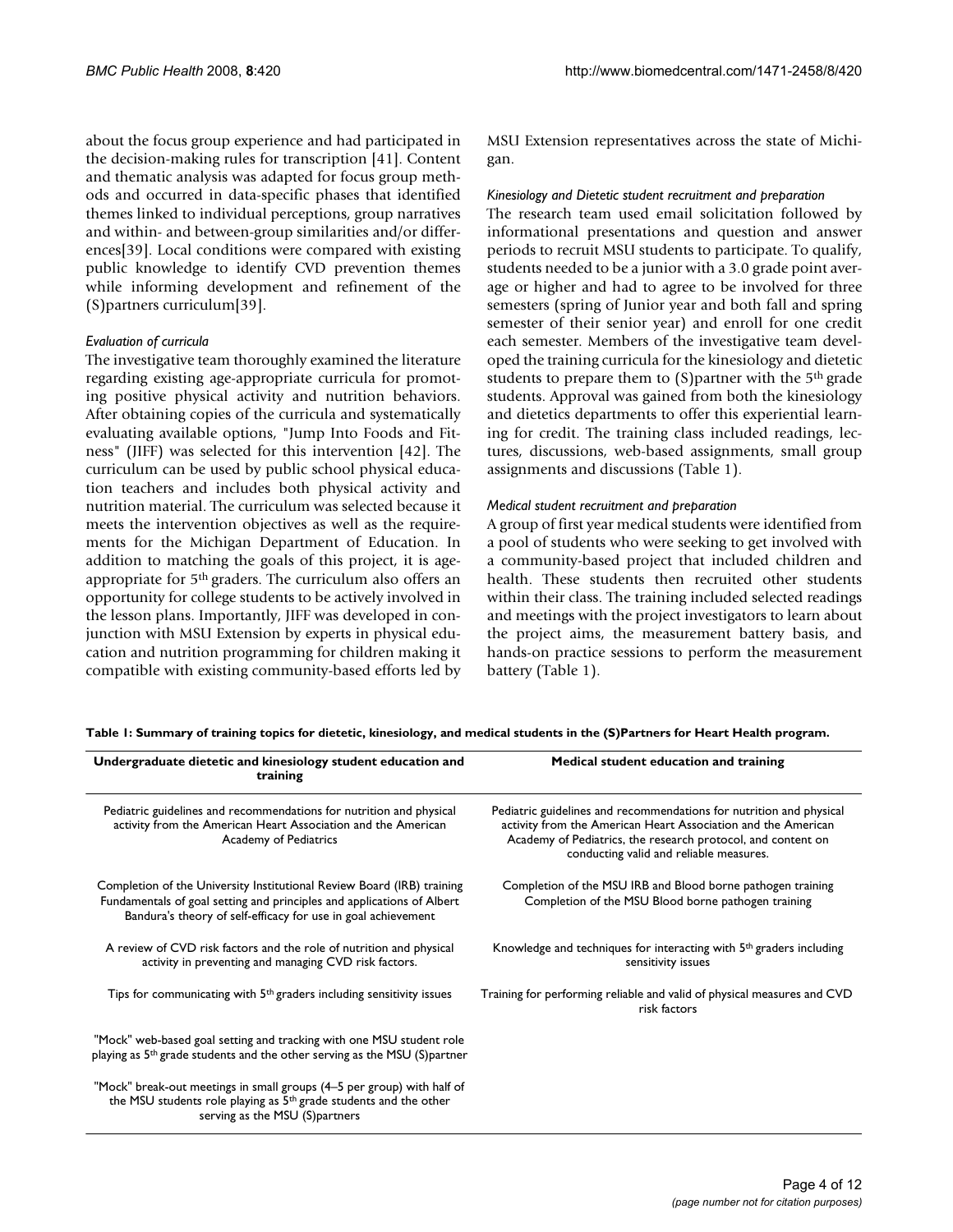#### *Pilot study*

The final development activity was conducting a pilot study. The purpose of conducting the pilot study was to prepare for the larger-scale effectiveness trial. The goals of the pilot testing were to fine-tune logistics for conducting the measurement protocol, practice delivering the intervention components (lesson plans, small breakout meetings and web-based goal setting and tracking), and develop a process evaluation plan for assessing implementation of the intervention components. The pilot testing occurred during a three-month interval in a public school in a small rural town in central Michigan. The pilot study was initiated following parental consent and assent from 5th grade students who agreed to participate in the pilot study.

Based on the pilot experience, and knowledge gained from current and past literature, the investigators finalized the intervention and measurement battery for the effectiveness study to be conducted in multiple schools over an entire school year. The intervention and measurement evaluation components are summarized in Figure 1.

# **Methods/Design**

#### *Effectiveness study population and recruitment*

This parallel design intervention trial has been approved by the MSU Institutional Review Board. Also approval from each of the participating school's board of education was also obtained.

Inclusion criteria for the effectiveness study includes 5th grade classrooms within 50 miles of MSU with 25% or more of students qualifying for free or reduced lunch to ensure a portion of the population are at an increased risk of health disparities. Four schools will participate in the effectiveness trial. Two physical education classrooms (one boys and one girls) within each school will be included for a total of eight physical education classes. Two of the participating schools will be assigned to the (S)partners for Heart Health protocol and the other two will be assigned as the usual care comparison school. Depending on the school, physical education class size will vary from 25–35 students. We anticipate the total number of students will be approximately 180–200.

# *Intervention protocol*

The overall intervention protocol includes lesson plans facilitated by the physical education teacher in addition to other key components facilitated by the Dietetic and Kinesiology students who will case manage [or (S)partner] the 5th grade students. Following the completion of the lesson plans, the MSU (S)partners will conduct small group breakout meetings and on-going goal setting and evaluation via a web-based goal tracking and education program. A

detailed description of each of these components is provided below.

# *Lesson plans*

The eight JIFF lesson plans will be presented during the fall semester following the completion of the baseline measurement (mid-October) and will be taught by the school physical education (PE) teachers with assistance from the (S)partners. As noted previously, the "Jump into Foods and Fitness" (JIFF) curriculum provides the foundation of the eight lesson plans. Prior to the first JIFF lesson there will be an introductory lesson that describes the (S)partners program and includes content on the role of nutrition and exercise in heart health (CVD risk factors) and preventing cardiovascular disease. Prior to the school year, PE teachers will be provided with copies of the curriculum and undergo a two-hour training session with a trained PE teacher who is a member of the investigative team. Training will include guidelines for implementation, including guidance on how to use the curriculum with an ideal match for their particular environment as long as they ensure that they attempt to meet program goals. Meeting goals includes having children be engaged in moderate-to-vigorous physical activity for at least 50% of class time, providing activities and opportunities that help children enjoy PE, providing verbal prompts to be active, and participating in activity with the children. To augment the training and to help standardize the implementation of JIFF and meeting of goals, all teachers will receive an instruction list for using JIFF. Additionally, PE teachers will be asked to document any modifications they make to the curriculum, and the process evaluation procedures (see Process Evaluation section) will account for the changes.

# *Case management and mentoring [(S)partnering]*

Mentoring and tutoring programs are widely used in nonprofit organizations including universities and public schools for a variety of goals including educational, life skills, and health habits [43,44]. There is limited research evaluating the effects of these programs influence on health habits and health status of children however, a recent study demonstrated that 4<sup>th</sup>-7<sup>th</sup> graders trained by their teachers to be peer educators for kindergarten through 3rd grade students, show positive effects on health habits and health status as compared to controls [44]. Additionally, peer mentoring programs can be cost effective [43], offer benefits to the students being mentored, and also benefit those students conducting the mentoring or tutoring [44-46]. In this project, the (S)partners will mentor/tutor the 5<sup>th</sup> grade students to assist them in learning about the role of nutrition and physical activity in preventing or managing CVD risk factors for their health. This will be achieved by a combination of monthly participation in classroom activities under the direction of the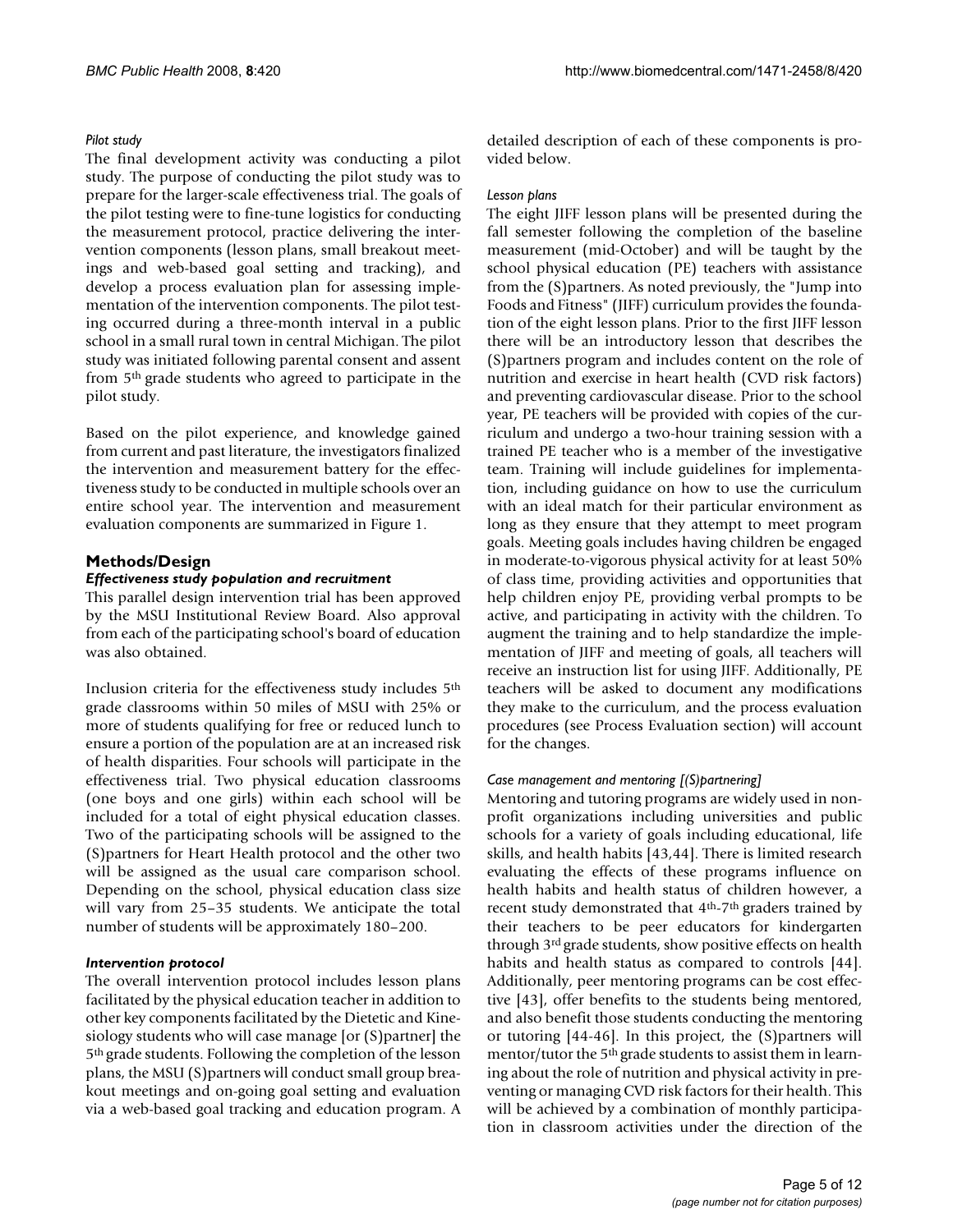# **INTERVENTION TEAM**

# Michigan State University

- Faculty & Staff (Departments of Nutrition Kinesiology & Human Medicine)
- Extension Staff
- Undergraduate student SPartners (Dietetic& Kinesiology seniors)
- Medical students  $(1<sup>st</sup> & 2<sup>nd</sup>$  year)
- Michigan Public Schools
- Fifth grade physical education teachers
- Administrative staff

# **STUDY POPULATION**

5th grade public school students from schools with  $\geq$ 25% students qualifying for free & reduced lunch. To participate  $5<sup>th</sup>$  grade students assented and parent/guardian consented

# PRIMARY STUDY AIMS

- 1. To increase the percentage of students achieving national recommendations for physical activity and nutrition behaviors
- 2. To improve the public school students' knowledge, attitudes and self-efficacy about heart healthy nutrition and physical activity behaviors as recommended by national guidelines
- 3. To improve or maintain the number of students with a desirable CVD risk factor status

# **SECONDARY STUDY AIMS**

- 1. To promote school staff and parental support for heart healthy activities to help children achieve their heart health goals
- 2. To provide applied hands-on learning and training for MSU health profession students

# (S) PARTNERS FOR HEART HEALTH INTERVENTION COMPONENTS

8 lesson plans: conducted by PE Teachers using JIFF with assistance from **MSU SPartners** 

8 small break out-discussion meetings: facilitated by MSU SPartners following JIFF lesson plans

Ongoing webbased goal setting  $&$ tracking: facilitated MSU **SPartners** 

School Environment: -Monthly bulletin boards - PA announcements **Parent Education:** - Monthly newsletters & Q & A sessions 2 times/yr

#### MEASUREMENT EVALUATION PROTOCOL\* (Conducted the first and last month of the school year)

- Psycho-behavioral Measurements
	- CV health knowledge and self efficacy for nutrition and physical activity behaviors
	- Dietary intake (food frequency) -Parental support and involvement level
	- Habitual free-living physical activity and screen time
- **Physical Measurements** - CVD risk factors: Body mass index (BMI), body composition, waist circumference, resting blood pressure, blood cholesterol, C-reactive protein, and aerobic fitness
- Process Evaluation & Focus Groups -evaluation of protocol compliance

- focus groups with teachers, school administrators, 5<sup>th</sup> grade students and their parents

\* A data summary of CVD risk status will be given to parents and includes comparisons with norms and tips on how nutrition and exercise can positively influence risk factor status

measurement protocol intervention intervention team, study population, study population, study population, study population, study population, study aims, intervention, study aims, intervention, study aims, intervention, s **Summary of the (S)Partners for Heart Health intervention team, study population, study aims, intervention components and measurement protocol**.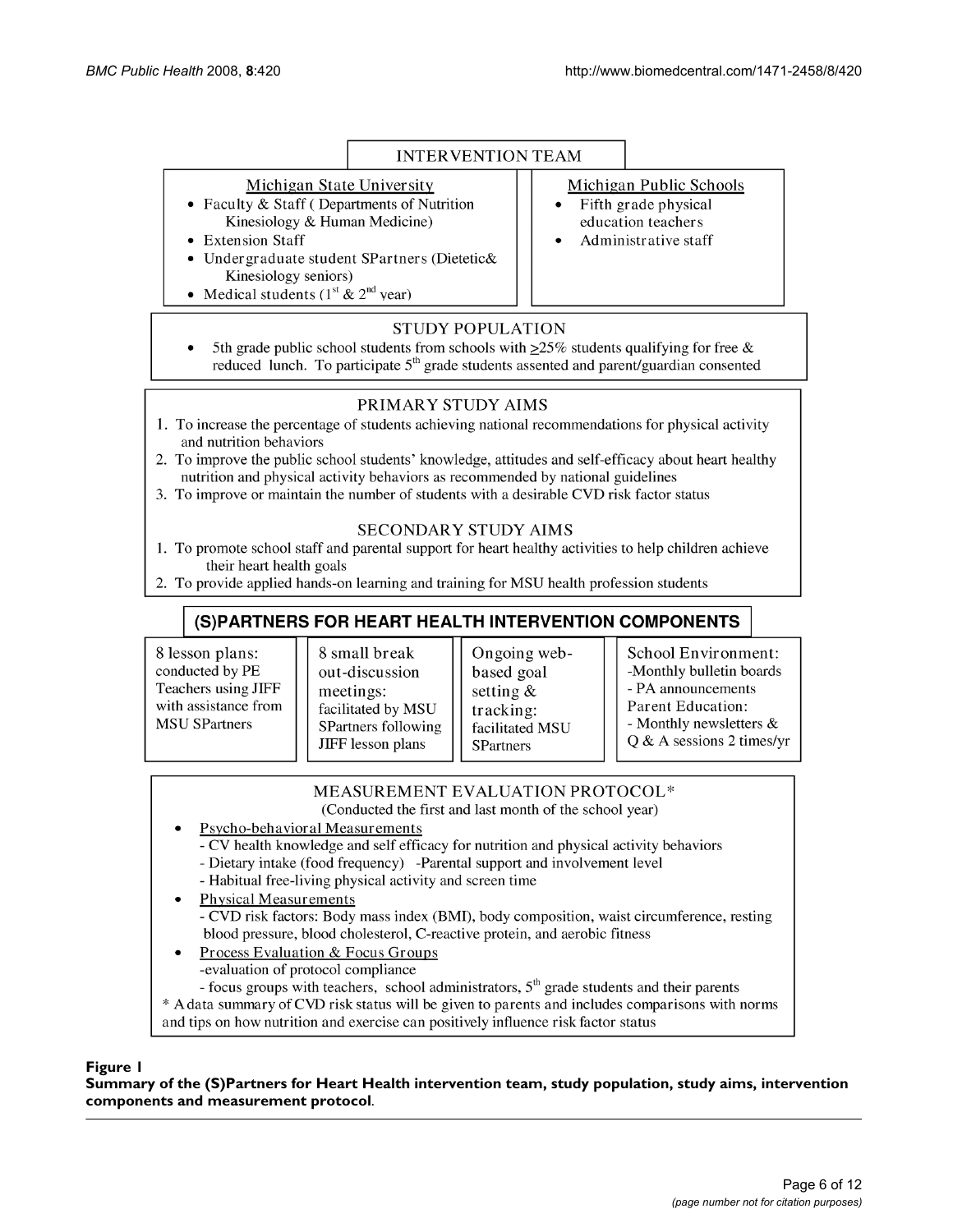schools' physical education teachers and MSU staff, as well as weekly internet communication designed to facilitate the 5th grade students' achievement of suggested nutrition and physical activity behavioral goals (all internet communication are subject to MSU staff oversight). The goal is for each (S)partner to mentor/case manage 3– 4 fifth grade students during the school year.

To help make this intervention sustainable and cost-effective, we have developed an independent study in which kinesiology and dietetic students enroll for three semesters. The first semester (Spring) involves training to be an active (S)partner for the fall and spring semesters of the following year. This component was developed specifically to help achieve our project goals using principles from previous research [43-46] and modified based on feedback from kinesiology and dietetic students who participated in the training course, and focus groups during our pilot study (Fall 2007-Spring 2008). The Kinesiology and Dietetic students (S)partners are trained to help facilitate the achievement of the 5<sup>th</sup> grade heart- healthy behavioral goals during the school year. The (S)partners will communicate with the students for whom they are responsible on a weekly basis using a web-based goal tracking and education protocol. On a monthly basis the (S)partners will participate in physical education lesson plans which is followed by small breakout meetings that includes three or more (S)partners meeting with 8–10 fifth grade students for 10–15 minutes. The goal of these meetings are to answer questions related to the lesson plans and to discuss successes and barriers related to the achievement of their nutrition and activity goals.

# *Web- based goal tracking and education*

In the time between monthly visits to the public schools for lesson plans and small group meetings, (S)partners will communicate with the school children via a secure website <http://www.spartners.msu.edu>which is monitored by study coordinators graduate students and faculty. This web-based platform allows for the facilitation of behavioral goal setting for nutrition and physical activity using a behavioral tracking tool, as well as links to educational modules to promote the achievement of heart healthy behavioral and educational goals and reinforce classroom educational efforts. Our protocol is developed based on previous relevant research involving goal setting [35,36,47-50] and knowledge gained from the pilot study. Students are required to log on weekly at school and set their activity and nutrition goals for the week, which will be measurable and based on national guidelines for nutrition and physical activity [51-54]. Students will maintain the same goal for a minimum of three weeks or until they achieve it. For example, a student who reports a low intake of whole grains (1 serving per day) may set a goal to have 3 or more servings of whole grains per day. Success will be

based on achieving the goal at least 5 of 7 days per week. The students will log their progress for their nutrition and physical activity goals on tracking cards and then they will log their progress weekly on the (S)partner website. The (S)partners will give guidance to help them achieve the goal. To avoid barriers to computer access, there will be a set time weekly at the school during which the 5<sup>th</sup> grade students report on their goals and communicate with their (S)partner. If children have access at home, they will be encouraged to access the website more often.

# *School Support*

To promote healthful lifestyle behaviors among the school staff and promote support for the (S)Partners for Heart Health program, school staff will receive monthly newsletters and will be invited to attend an evening meeting which summarizes the (S)partner activities and provides tips for promoting nutrition and physical activity at school two times per year (once in the fall and once in the Spring). Additionally, school staff will be given access to the (S)partner website that will include links and materials they can access. The school principal will read nutrition and exercise promotion tips over the school intercom weekly and an informational (S)partners for Heart-Health bulletin board will be posted monthly in a central location in the school throughout the year.

# *Parental support and involvement*

To promote parental understanding and support of (S) partners for Heart Health, parents of the 5<sup>th</sup> grade students will receive monthly newsletters including encouragement to access the (S)partners for Heart Health website that will include links and materials they can access. They will receive a copy of their child's CVD risk factor profile immediately following baseline measurement with specific tips to help their children sustain or achieve healthful, physical activity and nutrition patterns. They will also be invited to attend the evening meetings (one in the fall and one in the spring) to summarize the (S)partner activities and provide tips for promoting nutrition and physical activity outside of school.

# *Measurement protocol*

Assessments will be conducted during September (preintervention) and May (post-intervention) by MSU medical students and staff. This service is part of the medical students' community outreach elective and is an ongoing elective that will promote cost-effective, long-term sustainability of the study protocol. The assessment includes physical activity and nutrition behaviors; lifestyle and heart health knowledge, attitudes and behaviors for nutrition and physical activity; and self-efficacy toward nutrition and exercise behavioral goals. The CVD risk appraisal includes resting blood pressure, blood cholesterol, C-reactive protein, body size and composition, and aerobic fit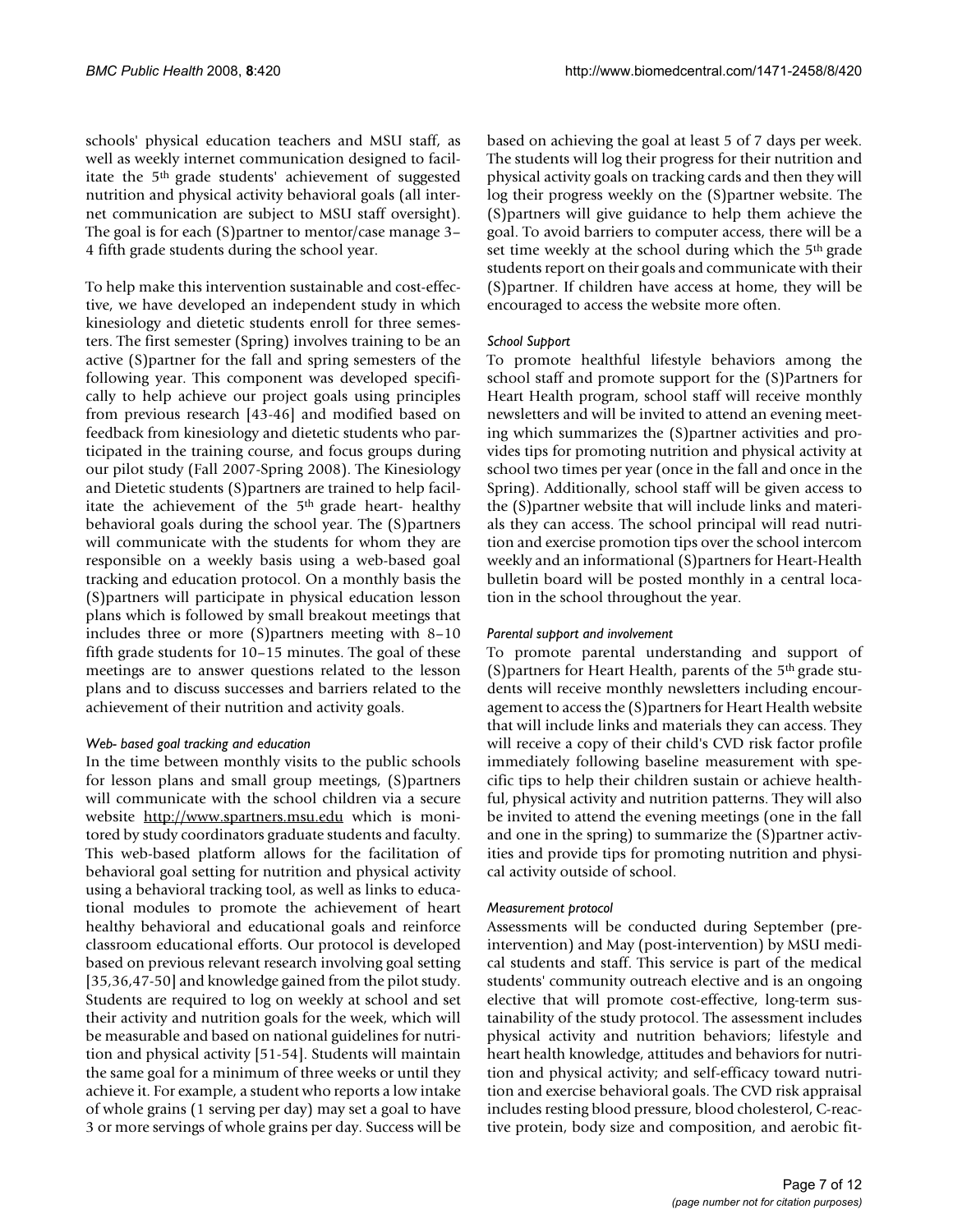ness. The baseline assessment data will help guide the heart healthy nutrition and exercise goal setting mentioned in the previous section.

#### *Knowledge, attitude, behavior and self-efficacy evaluations*

A battery of surveys that includes questions about heart health knowledge, attitudes and self-efficacy toward lifestyle will be completed by the child. The nutrition, exercise, and heart health knowledge and attitude tools include materials and methods used in previous heart health research in children and the surveys included in the JIFF manual [42,55,56]. Self efficacy for nutrition, exercise and heart health behaviors will be assessed using a 5 point scale appropriate for children that uses circles from small to large reflecting level of confidence [57,58].

# *Habitual free-living physical activity*

Habitual, free-living physical activity will be assessed by a pedometer (Digiwalker 200-SW) over a 1-week period. The subjects will be given instructions for wearing the pedometer during the school day. Prior to wearing their assigned pedometers, students will check them using the shaker test and the 10-step test. Pedometers that do not function properly during these 'validity' checks will be replaced. Participants will record the time on/time off and number of steps accumulated on a customized index card. Subjects will also record comments related to activities performed while not wearing the pedometer and other comments regarding any compliance-related issues. To be included in the statistical analysis, participants must wear the pedometer at least 4 days (3 week day and 1 weekend) for at least 10 hours. Data will be expressed as both the number of steps per day and percentage of days for which national recommendations for the number of steps per day (13,000 and 11,000 steps per day for boys and girls, respectively) are achieved [59-61]. The weekly amount of time viewing television, playing video games, and online computer use will be self-reported by the child. Children will also be asked to indicate the number of hours they watch/play on weekdays and weekends for each of the three screen media. The percentage of students viewing  $\leq$ 2 hours per day of screen time [62] will be determined.

# *Dietary intake*

Dietary intake will be assessed using the Block Kids Food Frequency Questionnaire for Kids (Block Dietary Data Systems, Berkeley, CA; [http://www.nutritionquest.com\)](http://www.nutritionquest.com). Program staff will be trained to administer the survey per company instructions in a standardized manner. The administration will take place in a class room group setting. Following completion of the questionnaires they will reviewed by staff for completeness and mailed back to Nutriquest for analysis. The report includes daily estimates of macro-nutrients, major micro-nutrients, and servings per day of key food groups. It is established that fifth grade ages are a difficult age group to measure dietary intake in. A couple of recent studies have evaluated the validity of the Block Kids Food Frequency Questionnaire using age groups similar to our study population's ages. When comparing a single 24-hour recalls to the Block Questionnaire modest interclass correlations ( $\geq 0.30$ ) were revealed for key nutrients, except for protein and fruit and vegetable servings [63]. However in another study that used three day food logs (versus a single 24 hour recall) for estimates of 100% juice, milk, calcium, and vitamin D intakes the correlations were higher  $(r =$  $0.51 - 0.55$ ) [64].

# *Cardiovascular disease risk factors*

As previously indicated, the CVD risk factor profile will include: body mass index (BMI), body fat, waist circumference, resting blood pressure, blood cholesterol, C-reactive protein, and aerobic fitness. Obesity indicators will include measurements of body size and composition. The BMI will be calculated from measured stature and body mass according to standardized procedures. Waist circumference will be measured using a Gullick Anthropometric Tape at the level of the umbilicus. For anthropometric indices, the medical students will be trained prior to data collection by the investigators, and intra- and interobserver measurement error will be determined. This type of training protocol has resulted in small measurement errors during the actual measurement period (SEM = 0.3 cm standing height; 0.1 kg body mass; 0.2 cm WC). Body fatness will be estimated using a foot-to-foot bioelectric impedance device (Tanita Corporation, Tokyo, Japan). Resting blood pressure will assessed using manual blood pressure device with the appropriate sized cuff on the subject's upper right arm following standardized procedures recommended by the Joint National Committee (USA) on Prevention, Diagnosis and Management of Hypertension [65]. Blood samples will be obtained by fingerprick and collected in heparinized capillary tubes. Blood sampling by fingerprick has been chosen for reasons of compliance and feasibility. Compared to venipuncture, blood sampling by fingerprick is less invasive and is less likely to deter subjects from participating; fingerprick is also more feasible for a field-based setting. One sample will be analyzed for total cholesterol, high-density lipoprotein-cholesterol, and triglycerides within 5 minutes by a portable cholesterol/glucose analyzer according to the protocol of the manufacturer (Cholestech LDX System, Hayward, CA). A second sample will be analyzed for C-reactive protein also using the Cholestech LDX. Cardiorespiratory fitness will be estimated using the PACER test which consists of an endurance-type shuttle run which will be conducted by program staff trained to conduct this procedure following standardized procedures [66].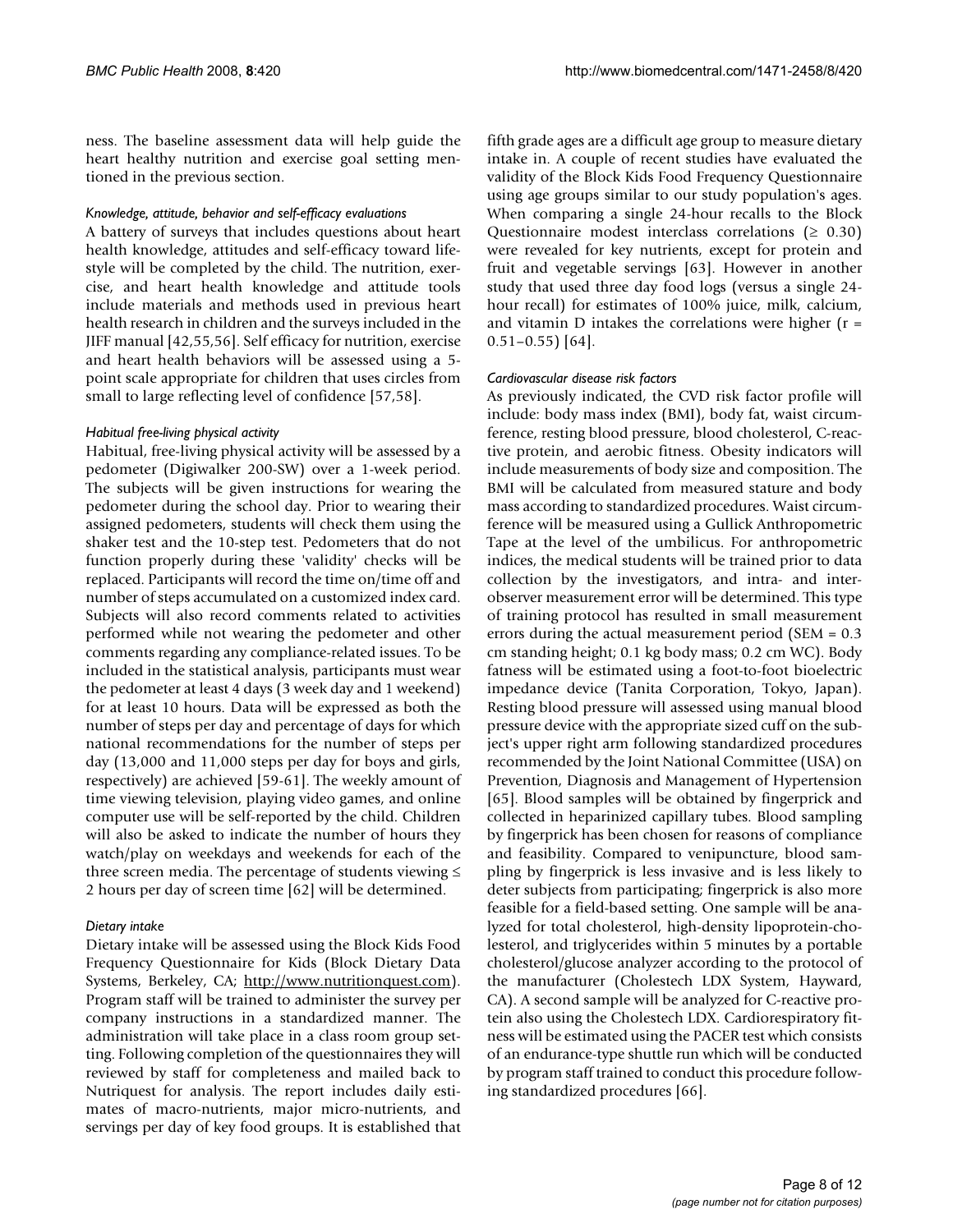#### *Process evaluation (protocol compliance)*

Protocol compliance will be conducted throughout the study to determine how dose delivered and fidelity to each component of the intervention relate to 5th grade student outcomes. Physical education teachers will use checklists to keep track of when they are conducting lessons, and the project coordinator will randomly observe selected lessons at each intervention school. In addition, teachers will be asked to record any modifications and/or feedback they have regarding lessons and will report this information to project staff during interviews (post-intervention). Checklists and observations will be used to assess changes related to school environment (bulletin board, principal announcement, newsletters, and meetings). Physical education teachers and principals will also be queried about school environment during interviews (post-intervention); this includes documenting secular changes at control schools via interviews. MSU student (S)Partners will submit goal sheets created with the 5th grade students. Attendance will be taken at each activity requiring (S)Partner presence, and each (S)Partner will complete a survey regarding his/her experiences (midpoint and post-intervention). Project staff will monitor log-ins to the website and content of (S)Partner/5<sup>th</sup> grade student interactions. Finally, 5<sup>th</sup> grade students will report their perceptions of the JIFF lessons, the web-based reporting tool, and experiences with (S)partners.

#### *Statistical Power Calculations*

A power calculation indicated that based on an N of 180 and 90 children in each group (SPartners for Heart Health versus comparison group), the following changes will need to be achieved for the primary aims of this study. With respect to the percentage of students achieving the national recommendation for physical activity; based on an estimate of 50% of the students achieving physical activity guidelines at baseline, it will be possible to detect a difference of 18% in the percentage achieving the guidelines (an increase from 50% to 59%) with an alpha level of 0.05 and a power of 80% using a one-tailed test. For nutrition behavior we chose total dietary fiber intake since it is surrogate marker of fruit, vegetable, whole grain and legume intake. Based on an estimated baseline mean intake of  $12 \pm 8.8$  grams of dietary fiber per day, it will be possible to detect a difference of 3.3 grams of fiber per day with an alpha level of 0.05 and 80% power using a onetailed test.

#### **Discussion**

Following the completion of the effectiveness study described here, we intend to conduct a large-scale effectiveness trial with an adequate number of schools necessary for conducting school level statistical analysis (e.g., linear mixed models). We will develop partnerships with other colleges and universities which will be instrumental

in the long-term goal of disseminating the (S)partner for Heart Health intervention in other regions of Michigan. In addition to partnering with other colleges and universities in Michigan, we plan to expand our relationship with MSU Extension through the agencies located in all counties in Michigan. In addition to the investigative team, the extension staff will be involved in supporting the training of the college students and assisting public school teachers in implementing the interventions. For example, Central Michigan University (CMU) could have a program based on their mascot called "Chippewas for Heart Health." In collaboration with the MSU investigative team, CMU faculty, staff, students, and MSU Extension staff would implement a program in counties surrounding Mount Pleasant, Michigan. This model (if determined to be effective) could feasibly be sustained long-term with modest financial support due to several reasons. The measurement and intervention battery (including the web-based tracking) could be adopted by any college and university that has allied health profession students and/ or medical or nursing students. The fact that the key personnel conducting the measurement and the intervention consists of students receiving academic credit for this experience creates an ongoing flow of personnel and limits the costs associated with employing a research staff. Additionally, a partnership with MSU Extension will also help this program model be sustainable. Lastly, the measurement battery of tests could be reduced and the focus would be on monitoring behavior change.

Despite the many strengths of the intervention, there are some potential limitations. To date, we have only conducted a small pilot and feasibility study to prepare for the upcoming effectiveness study. Although formative assessment and the pilot have been performed, the goal of the upcoming investigation is to gain further information that will assist with a larger-scale implementation of the intervention. Thus, given the small number of schools that will be involved in the effectiveness study, it will not be possible to perform school-level analyses. In addition, schools were not randomized and blinding is impossible. Furthermore, over a 9-month period it will be a challenge to observe significant between group changes when comparing the (S)partner intervention with control schools. Other potential limitations that are difficult to anticipate but will be documented are concurrent health initiatives that may begin in a community during the effectiveness study. Finally, the number of (S)partners and medical students available and willing to be involved with this project during any given semester could be limiting to the number of schools and public school students that are served.

In summary, we have described the background and rationale, study design, measurement procedures, inter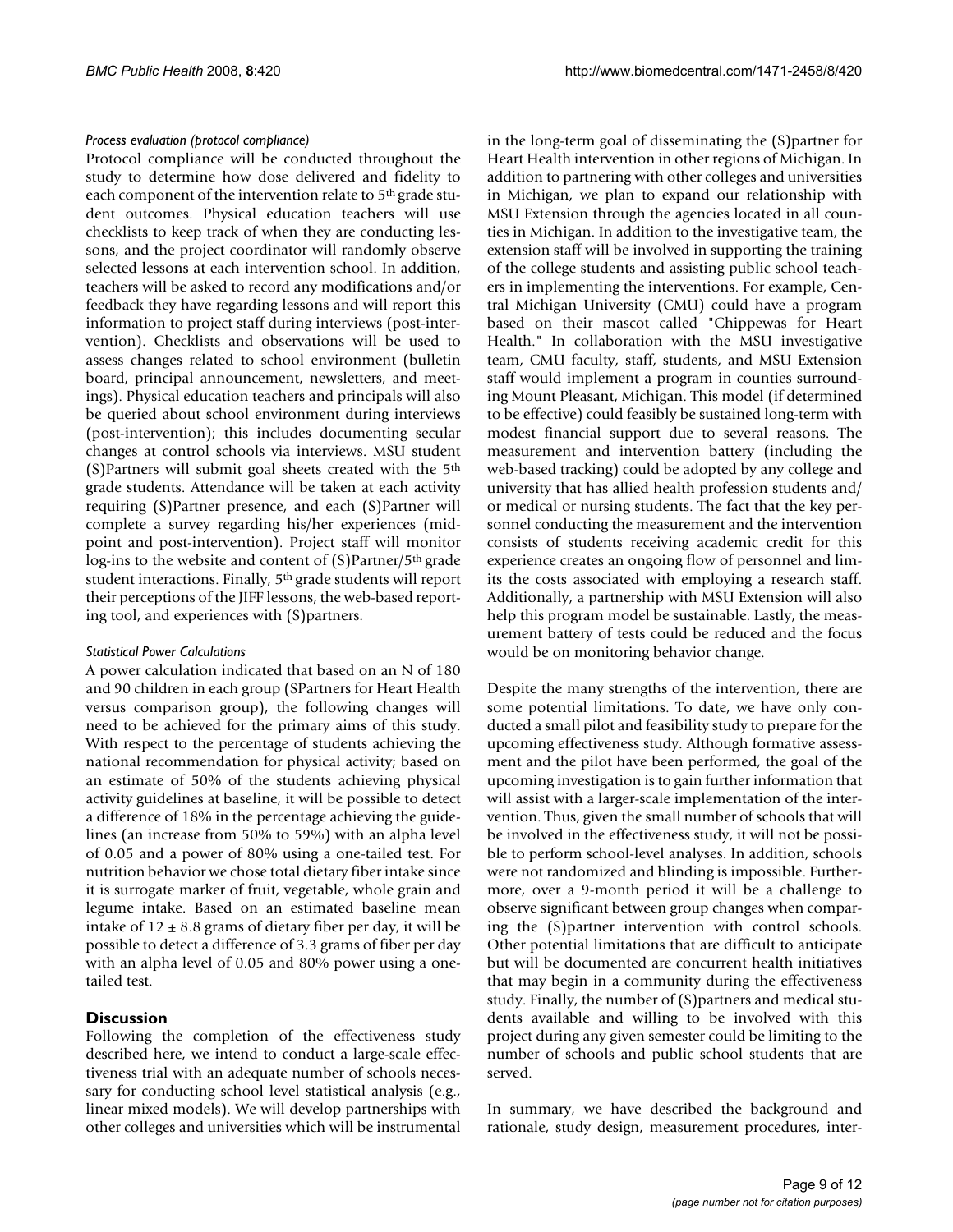vention components, and process evaluation procedures for (S)Partners for Heart Health. We anticipate this intervention will lead to an effective heart healthy education and behavior change model that can be cost effectively adopted into public schools to promote a desirable CVD risk factor status in school children. This will be achieved in part by using existing resources (MSU Extension) and activating college students (medical students and allied health professional students) in service learning through independent- and elective- academic credit, that offer training and experiential learning that cannot be achieved in the classroom setting. Although we are currently implementing this program in  $5<sup>th</sup>$  grade classrooms, the same methods can be applied to other grades with minor modifications (e.g., selection of different curricula). Ultimately, this program aims to reduce premature morbidity (obesity, hyperlipidemia, hypertension, diabetes, etc.) and mortality and their associated health costs by sustaining or improving heart healthy behaviors that influence CVD risk factor status in  $5<sup>th</sup>$  grades students acutely and long-term.

#### **Competing interests**

The authors declare that they have no competing interests.

#### **Authors' contributions**

JJC conceptualized the key components of the (S)Partners for Heart Health intervention; JJC, KAP, JCE designed the study; JJC, JCE, KAP and DLF established methods, measures, questionnaires; RAK, STS, and KEY assisted in the literature review and study coordination, and training MSU dietetic and kinesiology students. DLF and KAP provided insight on the conceptual, theoretical framework of the study. KAP devised the process evaluation. KBJ, KAP, RAK and JJC contributed to the development of the focus groups. KEY summarized focus group audio tapes to text and KBJ processed and summarize the focus group data. All authors participated in the writing of the paper and provided comments on the drafts and approved the final version.

#### **Acknowledgements**

The authors wish to thank the MSU Department of Radiology staff including Mr. Kevin Henley and Mr. Gearl Diggs for their computer and technical support and Ms. Cheryl Hunley and Dianne Dombrowski for their administrative support, Ms. Stacey LaDrig, study coordinator, and David Solomon, PhD for his statistical assistance. We would like to also thank the Co-Principals of Marshall Middle School (Marshall, Michigan); Mr. David Turner and Mr. Paul Holbrook and physical education teachers Ms. Joanna Schultz and Mr. Mark Minkwic. Additionally, this study would not have been possible without the work of many MSU students including MSU graduate students Mandy Clark Gruner, Clemens Drenowatz and Joanna Schultz; MSU medical students: Amrik Singh, Melvin Ku, Madonna Lee, Kerent Pihl, Jay Shah, Alan Cantillep, Matt Soong, and the following undergraduate kinesiology and dietetic students who served as (S)partners for 5<sup>th</sup> grade students: Ryan Borck, Nicole Dobrzenieki, Miranda Gelenger, Bethany Grzesiak, Amy Krueger, Amy Lehto, Jodi Maslowski, Kelly Mattran, Alyssa Picone, Jenna

Powers, Meghan Ross, Lea Simpson, Pamela Snyder, Alexandra Strucel, Elise Truman, Zachary Woodsternburgh, and Kimbo Yee. Finally, we thank MSU Families and Communities Together (FACT) Coalition for a grant for developing the protocol and conducting a pilot study. The upcoming effectiveness trial is funded thanks to a School Wellness Grant from the Blue Cross Blue Shield Foundation of Michigan

#### **References**

- 1. Hayman LL, Williams CL, Daniels SR, Steinberger J, Paridon S, Dennison BA, McCrindle BW: **[Cardiovascular health promotion in](http://www.ncbi.nlm.nih.gov/entrez/query.fcgi?cmd=Retrieve&db=PubMed&dopt=Abstract&list_uids=15477426) [the schools: a statement for health and education profes](http://www.ncbi.nlm.nih.gov/entrez/query.fcgi?cmd=Retrieve&db=PubMed&dopt=Abstract&list_uids=15477426)sionals and child health advocates from the Committee on Atherosclerosis, Hypertension, and Obesity in Youth (AHOY) of the Council on Cardiovascular Disease in the [Young, American Heart Association.](http://www.ncbi.nlm.nih.gov/entrez/query.fcgi?cmd=Retrieve&db=PubMed&dopt=Abstract&list_uids=15477426) 110(15):**2266-2275.
- 2. McNamara JJ, Molot MA, Stremple JF, Cutting RT: **[Coronary artery](http://www.ncbi.nlm.nih.gov/entrez/query.fcgi?cmd=Retrieve&db=PubMed&dopt=Abstract&list_uids=5108403) [disease in combat casualties in Vietnam.](http://www.ncbi.nlm.nih.gov/entrez/query.fcgi?cmd=Retrieve&db=PubMed&dopt=Abstract&list_uids=5108403)** *JAMA* 1971, **216(7):**1185-1187.
- Enos WF, Beyer JC, Holmes RH: [Pathogenesis of coronary dis](http://www.ncbi.nlm.nih.gov/entrez/query.fcgi?cmd=Retrieve&db=PubMed&dopt=Abstract&list_uids=14381267)**[ease in American soldiers killed in Korea.](http://www.ncbi.nlm.nih.gov/entrez/query.fcgi?cmd=Retrieve&db=PubMed&dopt=Abstract&list_uids=14381267)** *J Am Med Assoc* 1955, **158(11):**912-914.
- 4. Berenson GS, Srinivasan SR, Bao W, Newman WP 3rd, Tracy RE, Wattigney WA: **[Association between multiple cardiovascular](http://www.ncbi.nlm.nih.gov/entrez/query.fcgi?cmd=Retrieve&db=PubMed&dopt=Abstract&list_uids=9614255) [risk factors and atherosclerosis in children and young adults.](http://www.ncbi.nlm.nih.gov/entrez/query.fcgi?cmd=Retrieve&db=PubMed&dopt=Abstract&list_uids=9614255)**<br>The Bogalusa Heart Study. N Engl | Med 1998, **[The Bogalusa Heart Study.](http://www.ncbi.nlm.nih.gov/entrez/query.fcgi?cmd=Retrieve&db=PubMed&dopt=Abstract&list_uids=9614255) 338(23):**1650-1656.
- 5. Mahoney LT, Burns TL, Stanford W, Thompson BH, Witt JD, Rost CA, Lauer RM: **[Coronary risk factors measured in childhood](http://www.ncbi.nlm.nih.gov/entrez/query.fcgi?cmd=Retrieve&db=PubMed&dopt=Abstract&list_uids=8557894) [and young adult life are associated with coronary artery cal](http://www.ncbi.nlm.nih.gov/entrez/query.fcgi?cmd=Retrieve&db=PubMed&dopt=Abstract&list_uids=8557894)[cification in young adults: the Muscatine Study.](http://www.ncbi.nlm.nih.gov/entrez/query.fcgi?cmd=Retrieve&db=PubMed&dopt=Abstract&list_uids=8557894)** *J Am Coll Cardiol* 1996, **27(2):**277-284.
- 6. Pierce MM, Stahlbrand K, Armstrong SB: **Increasing student productivity through peer tutoring programs.** Austin, Tex.: PRO-ED; 1984.
- 7. Katzmarzyk PT, Perusse L, Malina RM, Bergeron J, Despres JP, Bouchard C: **[Stability of indicators of the metabolic syndrome](http://www.ncbi.nlm.nih.gov/entrez/query.fcgi?cmd=Retrieve&db=PubMed&dopt=Abstract&list_uids=11166535) [from childhood and adolescence to young adulthood: the](http://www.ncbi.nlm.nih.gov/entrez/query.fcgi?cmd=Retrieve&db=PubMed&dopt=Abstract&list_uids=11166535) [Quebec Family Study.](http://www.ncbi.nlm.nih.gov/entrez/query.fcgi?cmd=Retrieve&db=PubMed&dopt=Abstract&list_uids=11166535)** *J Clin Epidemiol* 2001, **54(2):**190-195.
- 8. Casperson CJ, Nixon PA, DuRant RH: **Physical activity epidemiology applied to children and adolescents.** *Exerc Sci Rev* 1998, **26:**341-403.
- 9. Troiano RP, Berrigan D, Dodd KW, Masse LC, Tilert T, McDowell M: **[Physical activity in the United States measured by acceler](http://www.ncbi.nlm.nih.gov/entrez/query.fcgi?cmd=Retrieve&db=PubMed&dopt=Abstract&list_uids=18091006)[ometer.](http://www.ncbi.nlm.nih.gov/entrez/query.fcgi?cmd=Retrieve&db=PubMed&dopt=Abstract&list_uids=18091006)** *Med Sci Sports Exerc* 2008, **40(1):**181-188.
- 10. Nord MAM, Carlson S: **Household Food Security in the United States.** *Volume 68*. Service UDoAER, Washington, DC; 2005.
- 11. Stang J, Taft Bayerl C, Flatt MM: **[Position of the American Die](http://www.ncbi.nlm.nih.gov/entrez/query.fcgi?cmd=Retrieve&db=PubMed&dopt=Abstract&list_uids=16986233)[tetic Association: child and adolescent food and nutrition](http://www.ncbi.nlm.nih.gov/entrez/query.fcgi?cmd=Retrieve&db=PubMed&dopt=Abstract&list_uids=16986233) [programs.](http://www.ncbi.nlm.nih.gov/entrez/query.fcgi?cmd=Retrieve&db=PubMed&dopt=Abstract&list_uids=16986233)** *J Am Diet Assoc* 2006, **106(9):**1467-1475.
- 12. Stang J, Bayerl CT: **[Position of the American Dietetic Associa](http://www.ncbi.nlm.nih.gov/entrez/query.fcgi?cmd=Retrieve&db=PubMed&dopt=Abstract&list_uids=12830031)[tion: child and adolescent food and nutrition programs.](http://www.ncbi.nlm.nih.gov/entrez/query.fcgi?cmd=Retrieve&db=PubMed&dopt=Abstract&list_uids=12830031)** *J Am Diet Assoc* 2003, **103(7):**887-893.
- 13. Carlson A, Lino M, Gerrior S, Basiotis P: **Report card on the diet quality of children ages 2 to 9.** Promotion UCfPa; 2001.
- 14. Winkleby MA, Robinson TN, Sundquist J, Kraemer HC: **[Ethnic var](http://www.ncbi.nlm.nih.gov/entrez/query.fcgi?cmd=Retrieve&db=PubMed&dopt=Abstract&list_uids=10086435)[iation in cardiovascular disease risk factors among children](http://www.ncbi.nlm.nih.gov/entrez/query.fcgi?cmd=Retrieve&db=PubMed&dopt=Abstract&list_uids=10086435) and young adults: findings from the Third National Health [and Nutrition Examination Survey, 1988–1994.](http://www.ncbi.nlm.nih.gov/entrez/query.fcgi?cmd=Retrieve&db=PubMed&dopt=Abstract&list_uids=10086435)** *JAMA* 1999, **281(11):**1006-1013.
- 15. Pate RR, Freedson PS, Sallis JF, Taylor WC, Sirard J, Trost SG, Dowda M: **[Compliance with physical activity guidelines: prevalence](http://www.ncbi.nlm.nih.gov/entrez/query.fcgi?cmd=Retrieve&db=PubMed&dopt=Abstract&list_uids=12062916) [in a population of children and youth.](http://www.ncbi.nlm.nih.gov/entrez/query.fcgi?cmd=Retrieve&db=PubMed&dopt=Abstract&list_uids=12062916)** *Ann Epidemiol* 2002, **12(5):**303-308.
- 16. **Guidelines for school and community programs to promote lifelong physical activity among young people. Centers for Disease Control and Prevention.** *MMWR Recomm Rep* 1997, **46(RR-6):**1-36.
- 17. Centers for Disease Control and Prevention: **Promoting Better Health for Young People Through Physical Activity and Sports.** Atlanta, GA: Centers for Disease Control and Prevention; 2002.
- 18. American Academy of Pediatrics: **Prevention of pediatric overweight and obesity.** *Pediatr* 2003, **112(2):**424-430.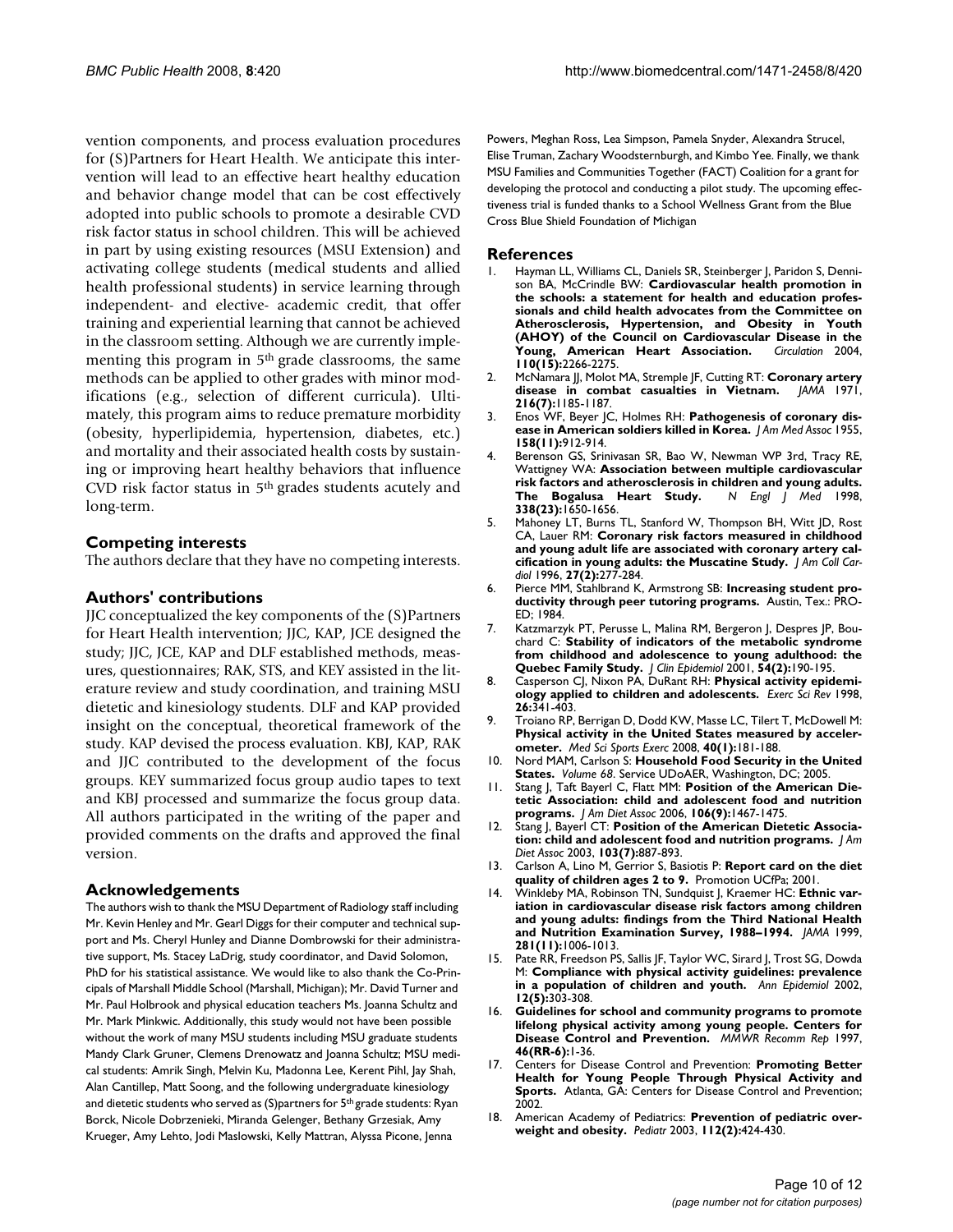19. The Prevention Institute: **Promoting Physical Activity Among** Youth. Columbus OH: The Prevention Institute; 2001

20. **Guidelines for school health programs to promote lifelong healthy eating. Centers for Disease Control and Prevention.** *MMWR Recomm Rep* 1996, **45(RR-9):**1-42.

21. Hoelscher DM, Feldman HA, Johnson CC, Lytle LA, Osganian SK, Parcel GS, Kelder SH, Stone EJ, Nader PR: **[School-based health](http://www.ncbi.nlm.nih.gov/entrez/query.fcgi?cmd=Retrieve&db=PubMed&dopt=Abstract&list_uids=15066362) [education programs can be maintained over time: results](http://www.ncbi.nlm.nih.gov/entrez/query.fcgi?cmd=Retrieve&db=PubMed&dopt=Abstract&list_uids=15066362) [from the CATCH Institutionalization study.](http://www.ncbi.nlm.nih.gov/entrez/query.fcgi?cmd=Retrieve&db=PubMed&dopt=Abstract&list_uids=15066362)** *Prev Med* 2004, **38(5):**594-606.

22. Kavey RE, Daniels SR, Lauer RM, Atkins DL, Hayman LL, Taubert K: **[American Heart Association guidelines for primary preven](http://www.ncbi.nlm.nih.gov/entrez/query.fcgi?cmd=Retrieve&db=PubMed&dopt=Abstract&list_uids=12712052)tion of atherosclerotic cardiovascular disease beginning in [childhood.](http://www.ncbi.nlm.nih.gov/entrez/query.fcgi?cmd=Retrieve&db=PubMed&dopt=Abstract&list_uids=12712052)** *J Pediatr* 2003, **142(4):**368-372.

23. Kann L, Kinchen SA, Williams BI, Ross JG, Lowry R, Grunbaum JA, Kolbe LJ: **[Youth Risk Behavior Surveillance–United States,](http://www.ncbi.nlm.nih.gov/entrez/query.fcgi?cmd=Retrieve&db=PubMed&dopt=Abstract&list_uids=10981282) [1999. State and local YRBSS Coordinators.](http://www.ncbi.nlm.nih.gov/entrez/query.fcgi?cmd=Retrieve&db=PubMed&dopt=Abstract&list_uids=10981282)** *J Sch Health* 2000, **70(7):**271-285.

24. Marcus BH, Williams DM, Dubbert PM, Sallis JF, King AC, Yancey AK, Franklin BA, Buchner D, Daniels SR, Claytor RP: **[Physical activity](http://www.ncbi.nlm.nih.gov/entrez/query.fcgi?cmd=Retrieve&db=PubMed&dopt=Abstract&list_uids=17145995) [intervention studies: what we know and what we need to](http://www.ncbi.nlm.nih.gov/entrez/query.fcgi?cmd=Retrieve&db=PubMed&dopt=Abstract&list_uids=17145995) know: a scientific statement from the American Heart Association Council on Nutrition, Physical Activity, and Metabolism (Subcommittee on Physical Activity); Council on Cardiovascular Disease in the Young; and the Interdisciplinary Working Group on Quality of Care and Outcomes [Research.](http://www.ncbi.nlm.nih.gov/entrez/query.fcgi?cmd=Retrieve&db=PubMed&dopt=Abstract&list_uids=17145995)** *Circulation* 2006, **114(24):**2739-2752. Epub 2006 Dec 2734

25. Gustafson SL, Rhodes RE: **[Parental correlates of physical activ](http://www.ncbi.nlm.nih.gov/entrez/query.fcgi?cmd=Retrieve&db=PubMed&dopt=Abstract&list_uids=16445312)[ity in children and early adolescents.](http://www.ncbi.nlm.nih.gov/entrez/query.fcgi?cmd=Retrieve&db=PubMed&dopt=Abstract&list_uids=16445312)** *Sports Med* 2006, **36(1):**79-97.

26. Van Sluijs EMF, McMinn AM, Griffin SJ: **[Effectiveness of interven](http://www.ncbi.nlm.nih.gov/entrez/query.fcgi?cmd=Retrieve&db=PubMed&dopt=Abstract&list_uids=17884863)[tions to promote physical activity in children and adoles](http://www.ncbi.nlm.nih.gov/entrez/query.fcgi?cmd=Retrieve&db=PubMed&dopt=Abstract&list_uids=17884863)[cents: systematic review of controlled trials.](http://www.ncbi.nlm.nih.gov/entrez/query.fcgi?cmd=Retrieve&db=PubMed&dopt=Abstract&list_uids=17884863)** *British Medical Journal* 2007, **335:**703-715.

27. Nader PR, Stone EJ, Lytle LA, Perry CL, Osganian SK, Kelder S, Webber LS, Elder JP, Montgomery D, Feldman HA, Wu M, Johnson C, Parcel GS, Luepker RV: **[Three-year maintenance of improved diet](http://www.ncbi.nlm.nih.gov/entrez/query.fcgi?cmd=Retrieve&db=PubMed&dopt=Abstract&list_uids=10401802) [and physical activity: the CATCH cohort. Child and Adoles](http://www.ncbi.nlm.nih.gov/entrez/query.fcgi?cmd=Retrieve&db=PubMed&dopt=Abstract&list_uids=10401802)[cent Trial for Cardiovascular Health.](http://www.ncbi.nlm.nih.gov/entrez/query.fcgi?cmd=Retrieve&db=PubMed&dopt=Abstract&list_uids=10401802)** *Arch Pediatr Adolesc Med* 1999, **153(7):**695-704.

28. Hoelscher DM, Feldman HA, Johnson CC, Lytle LA, Osganian SK, Parcel GS, Kelder SH, Stone EJ, Nader PR: **[School-based health](http://www.ncbi.nlm.nih.gov/entrez/query.fcgi?cmd=Retrieve&db=PubMed&dopt=Abstract&list_uids=15066362) [education programs can be maintained over time: results](http://www.ncbi.nlm.nih.gov/entrez/query.fcgi?cmd=Retrieve&db=PubMed&dopt=Abstract&list_uids=15066362) [from the CATCH Institutionalization study.](http://www.ncbi.nlm.nih.gov/entrez/query.fcgi?cmd=Retrieve&db=PubMed&dopt=Abstract&list_uids=15066362)** *Prev Med* 2004, **38(5):**594-606.

29. Dowda M, James F, Sallis JF, McKenzie TL, Rosengard P, Kohl HW 3rd: **[Evaluating the sustainability of SPARK physical educa](http://www.ncbi.nlm.nih.gov/entrez/query.fcgi?cmd=Retrieve&db=PubMed&dopt=Abstract&list_uids=15810766)[tion: a case study of translating research into practice.](http://www.ncbi.nlm.nih.gov/entrez/query.fcgi?cmd=Retrieve&db=PubMed&dopt=Abstract&list_uids=15810766)** *Res Q Exerc Sport* 2005, **76(1):**11-19.

30. Baranowski T, Cullen KW, Nicklas T, Thompson D, Baranowski J: **[School-based obesity prevention: a blueprint for taming the](http://www.ncbi.nlm.nih.gov/entrez/query.fcgi?cmd=Retrieve&db=PubMed&dopt=Abstract&list_uids=12437023) [epidemic.](http://www.ncbi.nlm.nih.gov/entrez/query.fcgi?cmd=Retrieve&db=PubMed&dopt=Abstract&list_uids=12437023)** *Am J Health Behav* 2002, **26:**486-493.

Katz DL, O'Connell M, Yeh M, Nawaz H, Nijke V, Anderson LM: **Public health strategies for preventing and controlling overweight and obesity in school and worksite settings: A report on recommendations of the Task Force on Community Preventive Services.** *Morbidity and Mortality Weekly Report* 2005, **54:**1-12.

32. Institute of Medicine: **Preventing Childhood Obesity: Health in the Balance.** Washington, DC: National Academies Press; 2005.

33. Horowitz M, Shilts MK, Townsend MS: **[EatFit: a goal-oriented](http://www.ncbi.nlm.nih.gov/entrez/query.fcgi?cmd=Retrieve&db=PubMed&dopt=Abstract&list_uids=14756982) [intervention that challenges adolescents to improve their](http://www.ncbi.nlm.nih.gov/entrez/query.fcgi?cmd=Retrieve&db=PubMed&dopt=Abstract&list_uids=14756982) [eating and fitness choices.](http://www.ncbi.nlm.nih.gov/entrez/query.fcgi?cmd=Retrieve&db=PubMed&dopt=Abstract&list_uids=14756982)** *J Nutr Educ Behav* 2004, **36(1):**43-44.

34. Bandura A: **[Self-efficacy: toward a unifying theory of behavio](http://www.ncbi.nlm.nih.gov/entrez/query.fcgi?cmd=Retrieve&db=PubMed&dopt=Abstract&list_uids=847061)[ral change.](http://www.ncbi.nlm.nih.gov/entrez/query.fcgi?cmd=Retrieve&db=PubMed&dopt=Abstract&list_uids=847061)** *Psychol Rev* 1977, **84(2):**191-215.

35. Stoffelmayr BE, Mavis BE, Stachnik T, Robison J, Rogers M, VanHuss W, Carlson JJ: [A program model to enhance adherence in](http://www.ncbi.nlm.nih.gov/entrez/query.fcgi?cmd=Retrieve&db=PubMed&dopt=Abstract&list_uids=1597770) **[work-site-based fitness programs.](http://www.ncbi.nlm.nih.gov/entrez/query.fcgi?cmd=Retrieve&db=PubMed&dopt=Abstract&list_uids=1597770)** *J Occup Med* 1992, **34(2):**156-161.

36. Robison JI, Rogers MA, Carlson JJ, Mavis BE, Stachnik T, Stoffelmayr B, Sprague HA, McGrew CR, Van Huss WD: **[Effects of a 6-month](http://www.ncbi.nlm.nih.gov/entrez/query.fcgi?cmd=Retrieve&db=PubMed&dopt=Abstract&list_uids=1549001) [incentive-based exercise program on adherence and work](http://www.ncbi.nlm.nih.gov/entrez/query.fcgi?cmd=Retrieve&db=PubMed&dopt=Abstract&list_uids=1549001) [capacity.](http://www.ncbi.nlm.nih.gov/entrez/query.fcgi?cmd=Retrieve&db=PubMed&dopt=Abstract&list_uids=1549001)** *Med Sci Sports Exerc* 1992, **24(1):**85-93.

37. Carlson JJ, Deyoung G, Robison JI, Heusner WW: **A Comparison of Knowledges, Attitudes, & Behaviors Before & After Revi-** **sions in a University Health Promotion Course.** *Journal of Health Education* 1994, **25(5):**274-282.

38. Gortmaker SL, Cheung LW, Peterson KE, Chomitz G, Cradle JH, Dart H, Fox MK, Bullock RB, Sobol AM, Colditz G, Field AE, Laird N: **[Impact of a school-based interdisciplinary intervention on](http://www.ncbi.nlm.nih.gov/entrez/query.fcgi?cmd=Retrieve&db=PubMed&dopt=Abstract&list_uids=10482216) diet and physical activity among urban primary school chil[dren: eat well and keep moving.](http://www.ncbi.nlm.nih.gov/entrez/query.fcgi?cmd=Retrieve&db=PubMed&dopt=Abstract&list_uids=10482216)** *Arch Pediatr Adolesc Med* 1999, **153(9):**975-983.

39. Warr D: **"It was fun... but we usually don't talk about these things": Analyzing sociable interaction in focus groups.** *Qualitative Inquiry* 2005, **11(2):**200-225.

40. Burns RC: **Self-growth in families: Kinetic Family Drawing (K-F-D) research and application.** New York: Brunner-Mazel; 1982.

41. Tilley S: **"Challenging" research practices: Turning a critical lens on the work of transcription.** *Qualitative Inquiry* 2003, **9(5):**750-773.

42. Baird KB, Crystal , Mark , Cnythia , Seremba , Daisy : **Jump Into Foods and Fitness.** *Volume 2*. 2nd edition. Edited by: Grischke D. Michigan State University, East Lansing, Michigan: Apex, Michigan State University Extension; 4-H Youth Development Family and Consumer Sciences; 2006:151.

43. Lawson D: **Peer helping programs in the colleges and universities of Quebec and Ontario.** *Canadian Journal of Counseling* 1989, **23:**41-54.

Stock S, Miranda C, Evans S, Plessis S, Ridley J, Yeh S, Chanoine JP: **[Healthy Buddies: a novel, peer-led health promotion pro](http://www.ncbi.nlm.nih.gov/entrez/query.fcgi?cmd=Retrieve&db=PubMed&dopt=Abstract&list_uids=17908726)gram for the prevention of obesity and eating disorders in**  $chi$ <sup>2</sup> [children in elementary school.](http://www.ncbi.nlm.nih.gov/entrez/query.fcgi?cmd=Retrieve&db=PubMed&dopt=Abstract&list_uids=17908726) **120(4):**e1059-1068.

45. Lidren DMMS, Brigham TA: **The effects of minimal and maximal peer tutoring systems on the academic performance of college students.** *Psychological Record* 1991, **41:**69-77.

46. Riggio RE, Whatley MA, Neale P: **Effects of student academic ability on cognitive gains using reciprocal peer tutoring.** *Journal of Social Behavior and Personality* 1994, **9:**529-542.

47. Shilts MK, Horowitz M, Townsend MS: **[An innovative approach to](http://www.ncbi.nlm.nih.gov/entrez/query.fcgi?cmd=Retrieve&db=PubMed&dopt=Abstract&list_uids=15202992) [goal setting for adolescents: guided goal setting.](http://www.ncbi.nlm.nih.gov/entrez/query.fcgi?cmd=Retrieve&db=PubMed&dopt=Abstract&list_uids=15202992)** *J Nutr Educ Behav* 2004, **36(3):**155.

48. Norman GJ, Zabinski MF, Adams MA, Rosenberg DE, Yaroch AL, Atienza AA: **[A review of eHealth interventions for physical](http://www.ncbi.nlm.nih.gov/entrez/query.fcgi?cmd=Retrieve&db=PubMed&dopt=Abstract&list_uids=17888860) [activity and dietary behavior change.](http://www.ncbi.nlm.nih.gov/entrez/query.fcgi?cmd=Retrieve&db=PubMed&dopt=Abstract&list_uids=17888860)** *Am J Prev Med* 2007, **33(4):**336-345.

49. Shilts MK, Horowitz M, Townsend MS: **[Goal setting as a strategy](http://www.ncbi.nlm.nih.gov/entrez/query.fcgi?cmd=Retrieve&db=PubMed&dopt=Abstract&list_uids=15559708) [for dietary and physical activity behavior change: a review of](http://www.ncbi.nlm.nih.gov/entrez/query.fcgi?cmd=Retrieve&db=PubMed&dopt=Abstract&list_uids=15559708) [the literature.](http://www.ncbi.nlm.nih.gov/entrez/query.fcgi?cmd=Retrieve&db=PubMed&dopt=Abstract&list_uids=15559708)** *Am J Health Promot* 2004, **19(2):**81-93.

Carlson JJ, Johnson JA, Franklin BA, Laan RL Vander: [Program par](http://www.ncbi.nlm.nih.gov/entrez/query.fcgi?cmd=Retrieve&db=PubMed&dopt=Abstract&list_uids=10867086)**[ticipation, exercise adherence, cardiovascular outcomes,](http://www.ncbi.nlm.nih.gov/entrez/query.fcgi?cmd=Retrieve&db=PubMed&dopt=Abstract&list_uids=10867086) and program cost of traditional versus modified cardiac [rehabilitation.](http://www.ncbi.nlm.nih.gov/entrez/query.fcgi?cmd=Retrieve&db=PubMed&dopt=Abstract&list_uids=10867086)** *Am J Cardiol* 2000, **86(1):**17-23.

Pate RR, Davis MG, Robinson TN, Stone EJ, McKenzie TL, Young JC: **Promoting physical activity in children and youth: a leader[ship role for schools: a scientific statement from the Ameri](http://www.ncbi.nlm.nih.gov/entrez/query.fcgi?cmd=Retrieve&db=PubMed&dopt=Abstract&list_uids=16908770)can Heart Association Council on Nutrition, Physical Activity, and Metabolism (Physical Activity Committee) in collaboration with the Councils on Cardiovascular Disease in [the Young and Cardiovascular Nursing.](http://www.ncbi.nlm.nih.gov/entrez/query.fcgi?cmd=Retrieve&db=PubMed&dopt=Abstract&list_uids=16908770)** *Circulation* 2006, **114(11):**1214-1224.

52. Gidding SS, Dennison BA, Birch LL, Daniels SR, Gillman MW, Lichtenstein AH, Rattay KT, Steinberger J, Stettler N, Van Horn L: **[Dietary](http://www.ncbi.nlm.nih.gov/entrez/query.fcgi?cmd=Retrieve&db=PubMed&dopt=Abstract&list_uids=16186441) [recommendations for children and adolescents: a guide for](http://www.ncbi.nlm.nih.gov/entrez/query.fcgi?cmd=Retrieve&db=PubMed&dopt=Abstract&list_uids=16186441) practitioners: consensus statement from the American [Heart Association.](http://www.ncbi.nlm.nih.gov/entrez/query.fcgi?cmd=Retrieve&db=PubMed&dopt=Abstract&list_uids=16186441)** *Circulation* 2005, **112(13):**2061-2075.

53. Gidding SS: **[New cholesterol guidelines for children?](http://www.ncbi.nlm.nih.gov/entrez/query.fcgi?cmd=Retrieve&db=PubMed&dopt=Abstract&list_uids=16952994)** *Circulation* 2006, **114(10):**989-991.

54. Nicklas TA, Hayes D: **[Position of the American Dietetic Asso](http://www.ncbi.nlm.nih.gov/entrez/query.fcgi?cmd=Retrieve&db=PubMed&dopt=Abstract&list_uids=18564454)[ciation: nutrition guidance for healthy children ages 2 to 11](http://www.ncbi.nlm.nih.gov/entrez/query.fcgi?cmd=Retrieve&db=PubMed&dopt=Abstract&list_uids=18564454) [years.](http://www.ncbi.nlm.nih.gov/entrez/query.fcgi?cmd=Retrieve&db=PubMed&dopt=Abstract&list_uids=18564454)** *J Am Diet Assoc* 2008, **108(6):**1038-1044. 1046–1037

Stevens J, Cornell CE, Story M, French SA, Levin S, Becenti A, Gittelsohn J, Going SB, Reid R: **[Development of a questionnaire to](http://www.ncbi.nlm.nih.gov/entrez/query.fcgi?cmd=Retrieve&db=PubMed&dopt=Abstract&list_uids=10195602) [assess knowledge, attitudes, and behaviors in American](http://www.ncbi.nlm.nih.gov/entrez/query.fcgi?cmd=Retrieve&db=PubMed&dopt=Abstract&list_uids=10195602) [Indian children.](http://www.ncbi.nlm.nih.gov/entrez/query.fcgi?cmd=Retrieve&db=PubMed&dopt=Abstract&list_uids=10195602)** *Am J Clin Nutr* 1999, **69(4 Suppl):**773S-781S.

56. Harrell JS, Gansky SA, McMurray RG, Bangdiwala SI, Frauman AC, Bradley CB: **[School-based interventions improve heart health](http://www.ncbi.nlm.nih.gov/entrez/query.fcgi?cmd=Retrieve&db=PubMed&dopt=Abstract&list_uids=9685441) [in children with multiple cardiovascular disease risk factors.](http://www.ncbi.nlm.nih.gov/entrez/query.fcgi?cmd=Retrieve&db=PubMed&dopt=Abstract&list_uids=9685441)** *Pediatrics* 1998, **102(2 Pt 1):**371-380.